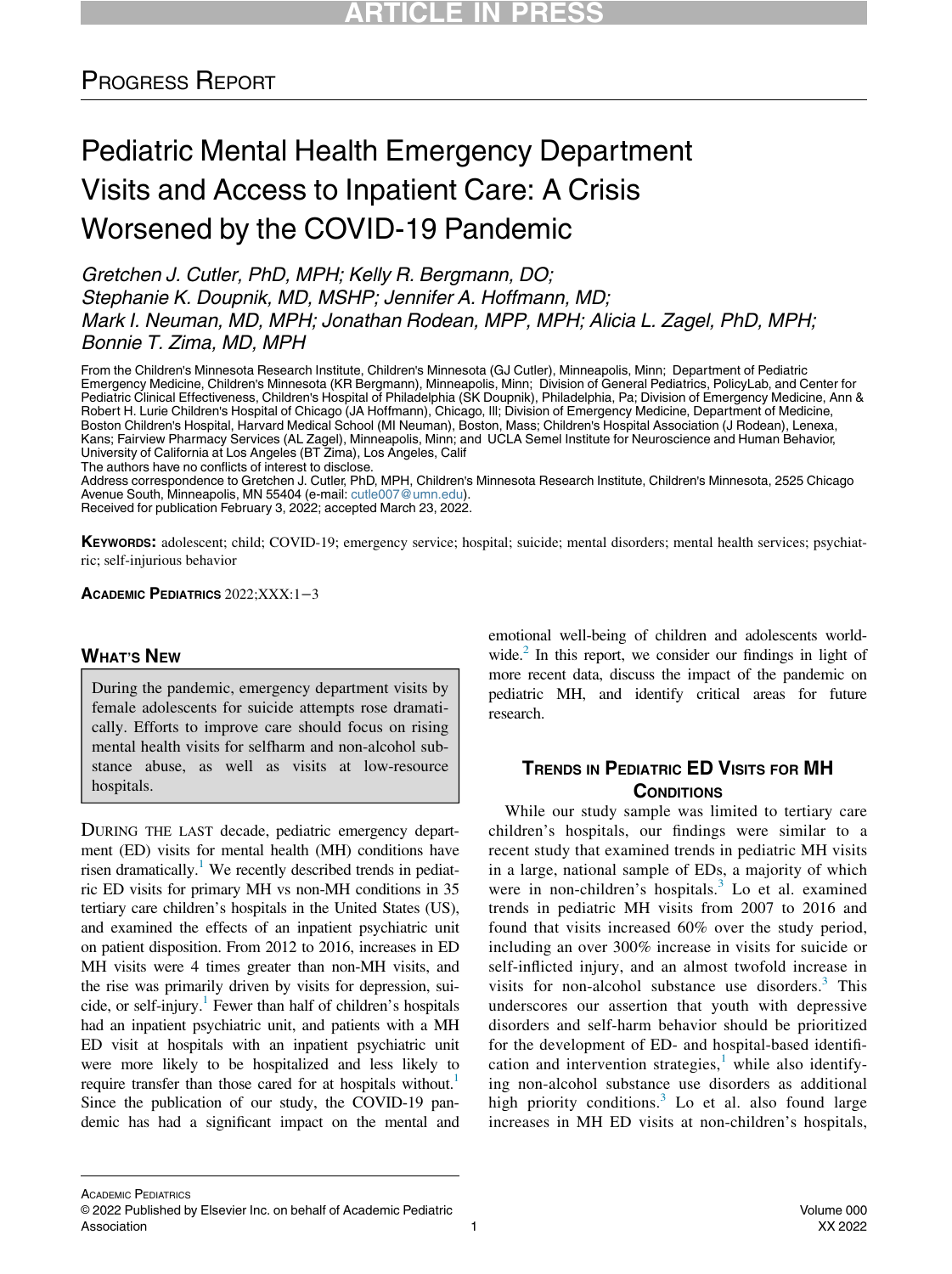RTICLE IN

where most children in the US receive emergency care,<sup>[4](#page-2-0)</sup> and in low-volume, rural  $EDs<sup>3</sup>$  $EDs<sup>3</sup>$  $EDs<sup>3</sup>$  Concerningly, Cree et al. reports that non-children's and low-volume EDs often have fewer structural supports and resources to care for children with MH concerns, including access to MH specialty consultation, dedicated MH policies, and written transfer agreements for children with MH needs.<sup>[5](#page-2-1)</sup> Future efforts to enhance MH care delivery should target these low-resource settings, where MH is now accounting for a greater share of emergency medicine practice.

#### IMPACT OF AN INPATIENT PSYCHIATRIC UNIT

Hasken et al. studied the impact of opening a new inpatient psychiatric unit at a single urban tertiary care children's hospital. After the opening of an inpatient psychiatric unit, fewer children with MH ED visits were admitted to a medical unit (22.2% vs 8.5%,  $P = .01$ ).<sup>[6](#page-2-2)</sup> Since admission to a medical unit is associated with low rates of psychiatric medication initiation and psychotherapy, $\frac{7}{7}$  $\frac{7}{7}$  $\frac{7}{7}$  the opening of an inpatient psychiatric unit likely improved timely delivery of needed psychiatric services. Likewise, our study noted the availability of an inpatient psychiatric unit leads to a significant decrease in transfers, thus improving continuity of care.<sup>[1](#page-1-0)</sup> More research is needed to fully understand whether the presence of an inpatient psychiatric unit improves patient outcomes or reduces costs by reducing repeat ED visits or psychiatric hospitalizations and increasing long-term engagement in  $MH$  care.<sup>[1](#page-1-0)</sup> Even in hospitals with an inpatient psychiatric unit, some patients still require admission to an onsite medical unit or transfer, as demand often exceeds the supply of beds.[1](#page-1-0),[6](#page-2-2) Thus, opening an inpatient psychiatric unit may not solve system-level needs, and increased capacity must also be built for step-down levels of care such as partial hospital programs, intensive outpatient programs, psychiatric urgent care, and community MH services.

#### IMPACT OF THE COVID-19 PANDEMIC

<span id="page-1-3"></span><span id="page-1-2"></span><span id="page-1-1"></span><span id="page-1-0"></span>A meta-analysis by Racine et al. found that the pan-demic has worsened the MH crisis in youth worldwide.<sup>[2](#page-1-1)</sup> In October 2021, growing evidence of the impact of the pandemic led to the declaration of a national emergency in child and adolescent MH by the American Academy of Pediatrics, the American Academy of Child and Adoles-cent Psychiatry, and the Children's Hospital Association.<sup>[8](#page-2-4)</sup> Centers for Disease Control and Prevention National Syndromic Surveillance Program data indicate concerning trends in pediatric MH ED visits. $9,10$  $9,10$  Leeb et al. reported that after an initial decline in March 2020 corresponding with widespread mitigation measures, the proportion of pediatric MH ED visits increased 24% for 5 to 11-year olds, and 31% for 12 to 17-year-olds, compared to the same time period in 201[9](#page-2-5).<sup>9</sup> Moreover, Yard et al. reported that ED visits for suspected suicide attempts increased by a staggering 50.6% among girls aged 12 to 17 years during the winter of 2021 compared to  $2019$ .<sup>[10](#page-2-6)</sup> Suicide attempt ED visits among boys demonstrated a more

modest 3.7% increase.<sup>[10](#page-2-6)</sup> Increased MH utilization during the COVID-19 pandemic extends to medical wards of hospitals, where boarding of children with MH conditions has become ubiquitous. Leyenaar et al. surveyed 88 US hospitals, finding that 98.9% reported that their hospitals boarded children awaiting inpatient psychiatric care, and 84.4% reported increased boarding during the pandemic.<sup>[7](#page-2-3)</sup> Increased psychiatric boarding on medical wards is costly but low-value with few hospitals reporting that they pro-vide routine MH care during boarding.<sup>[7](#page-2-3)</sup>

#### FUTURE WORK

Recent research supports the dramatic increase we found in pediatric MH ED visits, and has provided further evidence that the rise has been driven by specific MH diagnoses.<sup>[3](#page-1-2)</sup> Depressive disorders, self-harm behavior, and non-alcohol substance use disorders should be prioritized for the development of ED- and hospital-based identification and intervention strategies. There is further evidence that presence of an inpatient psychiatric unit impacts ED disposition in patients with a MH visit, $<sup>6</sup>$  $<sup>6</sup>$  $<sup>6</sup>$  but research is</sup> needed to determine the impact on long-term outcomes. Moreover, effective approaches are needed to enhance MH care delivery for children in low-resource hospitals without inpatient psychiatric units. Strains on EDs and hospitals, including increases in boarding, have led to the declaration of a national mental health emergency for children. $\delta$  Urgent efforts are needed by EDs, hospitals, health systems, and the government to increase capacity for MH services and identify innovative solutions to increase access to high quality MH care for children. Potential solutions include integration of MH care into the medical home, building the MH workforce, using technology such as telehealth to increase access, and addressing social determinants of health that contribute to adverse MH outcomes.

#### **ACKNOWLEDGMENTS**

No funding was secured for this study.

Dr. Doupnik was supported by grant [K23MH115162](#page-1-3) from the National Institute of Mental Health. Dr. Hoffmann was supported by grant [5K12HS026385-03](#page-1-3) from the U.S. Agency for Healthcare Research and Quality. Sponsors had no role in study design, data collection, analysis or interpretation, writing of the report, or decision to submit the report for publication.

#### **REFERENCES**

- 1. [Cutler GJ, Rodean J, Zima BT, et al. Trends in Pediatric Emer](http://refhub.elsevier.com/S1876-2859(22)00182-6/sbref0001)[gency Department visits for mental health conditions and dispo](http://refhub.elsevier.com/S1876-2859(22)00182-6/sbref0001)[sition by presence of a psychiatric unit.](http://refhub.elsevier.com/S1876-2859(22)00182-6/sbref0001) Acad Pediatr. 2019; [19:948–955.](http://refhub.elsevier.com/S1876-2859(22)00182-6/sbref0001)
- 2. [Racine N, McArthur BA, Cooke JE, et al. Global prevalence of](http://refhub.elsevier.com/S1876-2859(22)00182-6/sbref0002) [depressive and anxiety symptoms in children and adolescents during](http://refhub.elsevier.com/S1876-2859(22)00182-6/sbref0002) [COVID-19: a meta-analysis.](http://refhub.elsevier.com/S1876-2859(22)00182-6/sbref0002) JAMA Pediatr. 2021;175:1142–1150.
- 3. [Lo CB, Bridge JA, Shi J. Children](http://refhub.elsevier.com/S1876-2859(22)00182-6/sbref0003)'s mental health emergency department visits. Pediatrics[. 2020;145:2007–2016.](http://refhub.elsevier.com/S1876-2859(22)00182-6/sbref0003)